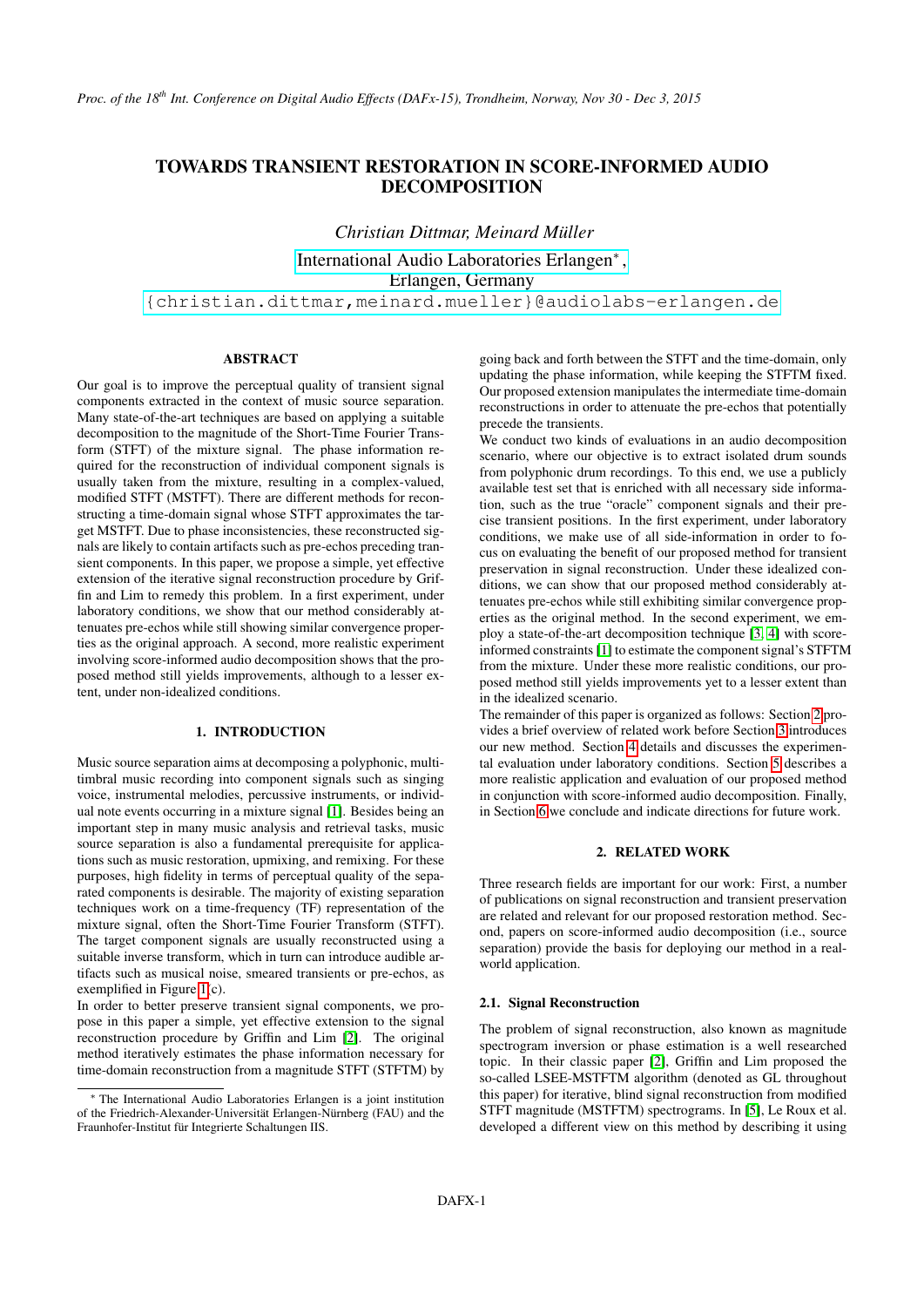

<span id="page-1-0"></span>Figure 1: Illustration of the transient restoration. (a): Target component signal, an exponentially decaying sinusoid preceded by silence. (b): Reconstruction using zero phase. Due to destructive interference, the overall amplitude seemingly decreased to silence. (c): Reconstruction after 200 GL iterations, exhibiting pronounced transient smearing. (d): Reconstruction after 200 iterations of the proposed transient restoration method. The left hand legend applies to all plots,  $n_0$  denotes the transient position.

a TF consistency criterion. By keeping the necessary operations entirely in the TF domain, several simplifications and approximations could be introduced that lower the computational load compared to the original procedure. Since the phase estimates obtained using GL can only converge to local optima, several publications were concerned with finding a good initial estimate for the phase information [\[6,](#page-7-1) [7\]](#page-7-2). Sturmel and Daudet [\[8\]](#page-7-3) provided an in-depth review of signal reconstruction methods and pointed out unsolved problems. An extension of GL with respect to convergence speed was proposed in [\[9\]](#page-7-4). Other authors tried to formulate the phase estimation problem as a convex optimization scheme and arrived at promising results hampered by high computational complexity [\[10\]](#page-7-5). Another work [\[11\]](#page-7-6) was concerned with applying the spectrogram consistency framework to signal reconstruction from wavelet-based magnitude spectrograms.

#### <span id="page-1-2"></span>2.2. Transient Preservation

The problem of transient preservation has been extensively addressed in the field of perceptual audio coding, where pre-echo artifacts can occur ahead of transient signal components. Preechos are caused by the use of relatively long analysis and synthesis windows in conjunction with coding-related modification of TF bins such as quantization of spectral magnitudes according to a psycho-acoustic model. It can be considered as state-of-the-art to use block-switching to account for transient events [\[12\]](#page-7-7). An interesting approach was proposed in [\[13\]](#page-7-8), where spectral coefficients are encoded by linear prediction along the frequency axis, automatically reducing pre-echos. Other authors proposed to decompose the signal into transient and residual components and use optimized coding parameters for each stream [\[14\]](#page-7-9). In [\[15\]](#page-7-10), the authors proposed a scheme that unifies iterative signal reconstruction (see Section [2.2\)](#page-1-2) and block-switching in the context of audio coding. Transient preservation has also been investigated in the context of time-scale modification methods based on the phasevocoder [\[16\]](#page-7-11). In addition to an optimized treatment of the transient components, several authors follow the principle of phase-locking or re-initialization of phase in transient frames [\[17,](#page-7-12) [18\]](#page-7-13).

#### <span id="page-1-4"></span>2.3. Score-informed Audio Decomposition

The majority of music source separation techniques operate on a TF representation of the mixture signal. It is common practice to compute the mixture signal's STFT and apply suitable decomposition techniques (e.g., Non-Negative Matrix Factorization (NMF)) to the corresponding magnitude spectrogram. This yields an MSTFTM, ideally representing the isolated target signal component. The corresponding time-domain signal is usually derived by using the original phase information and applying signal reconstruction methods.

When striving for good perceptual quality of the separated target signals, many authors propose to impose score-informed constraints on the decomposition [\[19,](#page-7-14) [20,](#page-7-15) [1\]](#page-6-0). This has the advantage that the separation can be guided and constrained by information on the approximate location of component signals in time (onset, offset) and frequency (pitch, timbre). A few studies deal with source separation of strongly transient signals such as drums [\[21,](#page-7-16) [22\]](#page-7-17). Usage of the Non-Negative Matrix Factor Deconvolution (NMFD) for drum sound separation was first proposed in [\[3\]](#page-6-2). Later works applied it to drum sound detection using sparseness constraints [\[4\]](#page-6-3) as well as regularisation in [\[23\]](#page-7-18). Others authors focus on the separation of harmonic vs. percussive components [\[24,](#page-7-19) [25,](#page-7-20) [26\]](#page-7-21). The importance of phase information for source separation quality is discussed in [\[27\]](#page-7-22).

## 3. TRANSIENT RESTORATION

<span id="page-1-1"></span>In the following, we first fix our notation and signal model and describe the employed signal reconstruction method. Afterward, we introduce our novel extension for transient preservation in the GL method and provide an illustrative example.

## 3.1. Notation and Signal Model

We consider the real-valued, discrete time-domain signal  $x : \mathbb{Z} \rightarrow$  $\mathbb R$  to be a linear mixture  $x := \sum_{c=1}^C x_c$  of  $C \in \mathbb N$  component signals  $x_c$  corresponding to individual instruments. As shown in Figure [2\(](#page-2-0)a), each component signal contains at least one transient audio event produced by the corresponding instrument (in our case, by striking a drum). Furthermore, we assume that we have a symbolic transcription available that specifies the onset time (i.e., transient position) and instrument type for each of the audio events. From that transcription, we derive the total number of onset events  $S$  as well as the number of unique instruments  $C$ . Our aim is to extract individual component signals  $x_c$  from the mixture x as shown in Figure [2.](#page-2-0) For evaluation purposes (see Section [4\)](#page-3-0), we assume to have the oracle component signals  $x_c$  available.

We decompose  $x$  in the TF-domain, to this end we employ STFT as follows. Let  $\mathcal{X}(m, k)$  be a complex-valued TF coefficient at the  $m<sup>th</sup>$  time frame and  $k<sup>th</sup>$  spectral bin. The coefficient is computed by

<span id="page-1-3"></span>
$$
\mathcal{X}(m,k) := \sum_{n=0}^{N-1} x(n+mH)w(n) \exp(-2\pi i k n/N), \quad (1)
$$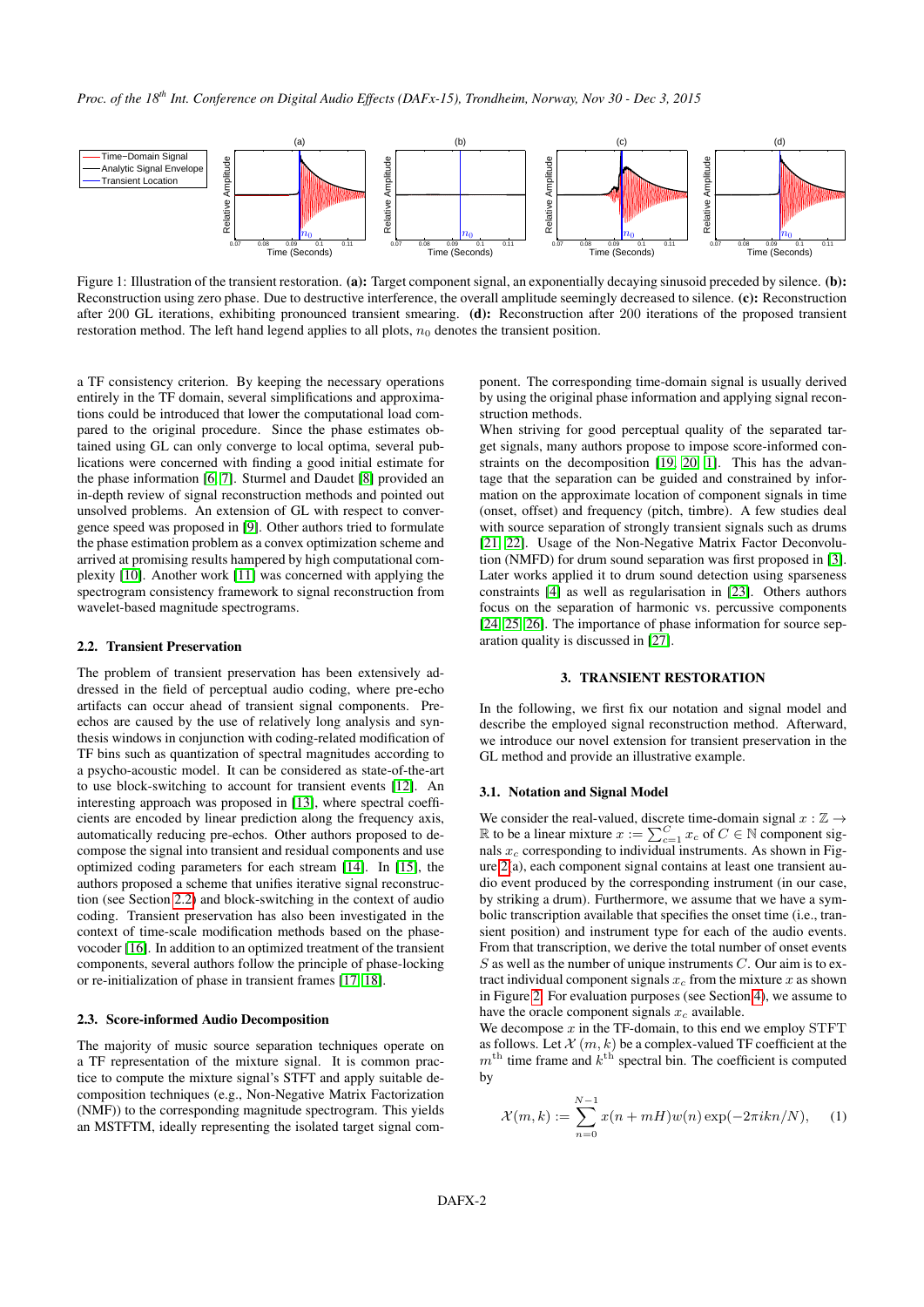

<span id="page-2-0"></span>Figure 2: Illustration of our signal model. (a): Mixture signal x is the sum of  $C = 3$  component signals  $x_c$ , each containing sequences of synthetic drum sounds sampled from a Roland TR 808 drum machine  $(x_1)$ : kick drum,  $x_2$ : snare drum,  $x_3$ : hi-hat). (b): TF representation of the mixture's magnitude spectrogram V and  $C = 3$  component magnitude spectrograms  $V_c$ . For better visibility, the frequency axis and the magnitudes are on a logarithmic scale.

where  $w : [0 : N - 1] \rightarrow \mathbb{R}$  is a suitable window function of blocksize  $N \in \mathbb{N}$ , and  $H \in \mathbb{N}$  is the hop size parameter. The number of frequency bins is  $K = N/2$  and the number of spectral frames  $M \in [1 : M]$  is determined by the available signal samples. For simplicity, we also write  $\mathcal{X} = \text{STFT}(x)$ . Following [\[5\]](#page-7-0), we call  $X$  a consistent STFT since it is a set of complex numbers which has been obtained from the real time-domain signal  $x$  via [\(1\)](#page-1-3). In contrast, an inconsistent STFT is a set of complex numbers that was not obtained from a real time-domain signal. From  $\chi$ , the magnitude spectrogram  $\mathcal A$  and the phase spectrogram  $\varphi$  are derived as

$$
\mathcal{A}(m,k) := |\mathcal{X}(m,k)|,\tag{2}
$$

$$
\varphi(m,k) := \angle \mathcal{X}(m,k),\tag{3}
$$

with  $\varphi(m, k) \in [0, 2\pi)$ .

Let  $V := A^T \in \mathbb{R}_{\geq 0}^{K \times M}$  be a non-negative matrix holding a transposed version of the mixture's magnitude spectrogram A. Our objective is to decompose V into component magnitude spectrograms  $V_c$  that correspond to the distinct instruments as shown in Figure [2\(](#page-2-0)b). For the moment, we assume that some oracle estimator extracts the desired  $A_c := V_c^T$ . One possible approach to estimate the component magnitudes using a state-of-the-art decomposition technique will be described in Section [5.](#page-4-0) In order to reconstruct a specific component signal  $x_c$ , we set  $\mathcal{X}_c := \mathcal{A}_c \odot$  $\exp(i\varphi_c)$ , where  $\mathcal{A}_c = V_c^{\mathrm{T}}$  and  $\varphi_c$  is an estimate of the component phase spectrogram. It is common practice to use the mixture phase information  $\varphi$  as an estimate for  $\varphi_c$  and to invert the resulting MSTFT via the LSEE-MSTFT reconstruction method from [\[2\]](#page-6-1). The method first applies the inverse Discrete Fourier Transform (DFT) to each spectral frame in  $\mathcal{X}_c$ , yielding a set of intermediate time signals  $y_m$ , with  $m \in [0 : M - 1]$ , defined by

<span id="page-2-2"></span>
$$
y_m(n) := \frac{1}{N} \sum_{k=0}^{N-1} \mathcal{X}_c(m, k) \exp(2\pi i k n/N), \tag{4}
$$

for  $n \in [0:N-1]$  and  $y_m(n) := 0$  for  $n \in \mathbb{Z} \setminus [0:N-1]$ . Second, the least squares error reconstruction is achieved by

<span id="page-2-3"></span>
$$
x_c(n) := \frac{\sum_{m \in \mathbb{Z}} y_m(n - mH)w(n - mH)}{\sum_{m \in \mathbb{Z}} w(n - mH)^2},
$$
 (5)

 $n \in \mathbb{Z}$ , where the analysis window w is re-used as synthesis window. Please note that LSEE-MSTFT should not be confused with LSEE-MSTFTM (called GL in this work) that extends the signal reconstruction with iterative phase estimation (cf. Algorithm [3.2\)](#page-2-1). In the following, for the sake of brevity, we will use  $x_c = iSTFT(\mathcal{X}_c)$  as short form for the application of [\(4\)](#page-2-2) and [\(5\)](#page-2-3).

### <span id="page-2-1"></span>3.2. Proposed Algorithm

<span id="page-2-4"></span>Since we construct the MSTFT  $\mathcal{X}_c$  in the TF domain, we have to consider that it may be an inconsistent STFT, i.e., there may not exist a real time-domain signal  $x_c$  fulfilling  $\mathcal{X}_c = \text{STFT}(x_c)$ . Intuitively speaking, the complex relationship between magnitude and phase is likely corrupted as soon as the magnitude in certain TF bins is modified. In practice, this inconsistency can lead to transient smearing and pre-echos in  $x_c$ , especially for large  $N$ . To remedy this problem, we propose to iteratively minimize the inconsistency of  $\mathcal{X}_c$  by the following extension (denoted as TR) of the GL procedure [\[2\]](#page-6-1). For the moment, let's assume that  $\mathcal{X}_c$ contains precisely one transient onset event, whose exact location in time  $n_0$  is known. Now, we introduce the iteration index  $\ell = 0, 1, 2, \ldots L \in \mathbb{N}$ . Given  $\mathcal{A}_c$  and some initial phase estimate  $(\varphi_c)^{(0)}$ , we introduce the initial STFT estimate of the target component signal  $(\mathcal{X}_c)^{(0)} := \mathcal{A}_c \odot \exp(i(\varphi_c)^{(0)})$  and repeat for  $\ell = 0, 1, 2, \ldots L$  the following steps

## Transient Restoration (TR) Algorithm:

1. 
$$
(x_c)^{(\ell+1)} := \text{iSTFT}\left((\mathcal{X}_c)^{(\ell)}\right) \text{ via (4) and (5)}
$$
  
\n2. Enforce  $(x_c)^{(\ell+1)}(n) := 0$  for  $n \in \mathbb{Z}, n < n_0$   
\n3.  $(\varphi_c)^{(\ell+1)} := \angle \text{STFT}\left((x_c)^{(\ell+1)}\right) \text{ via (1) and (3)}$   
\n4.  $(\mathcal{X}_c)^{(\ell+1)} := \mathcal{A}_c \odot \exp\left(i(\varphi_c)^{(\ell+1)}\right)$ 

The crucial point of our proposed extension is the intermediate step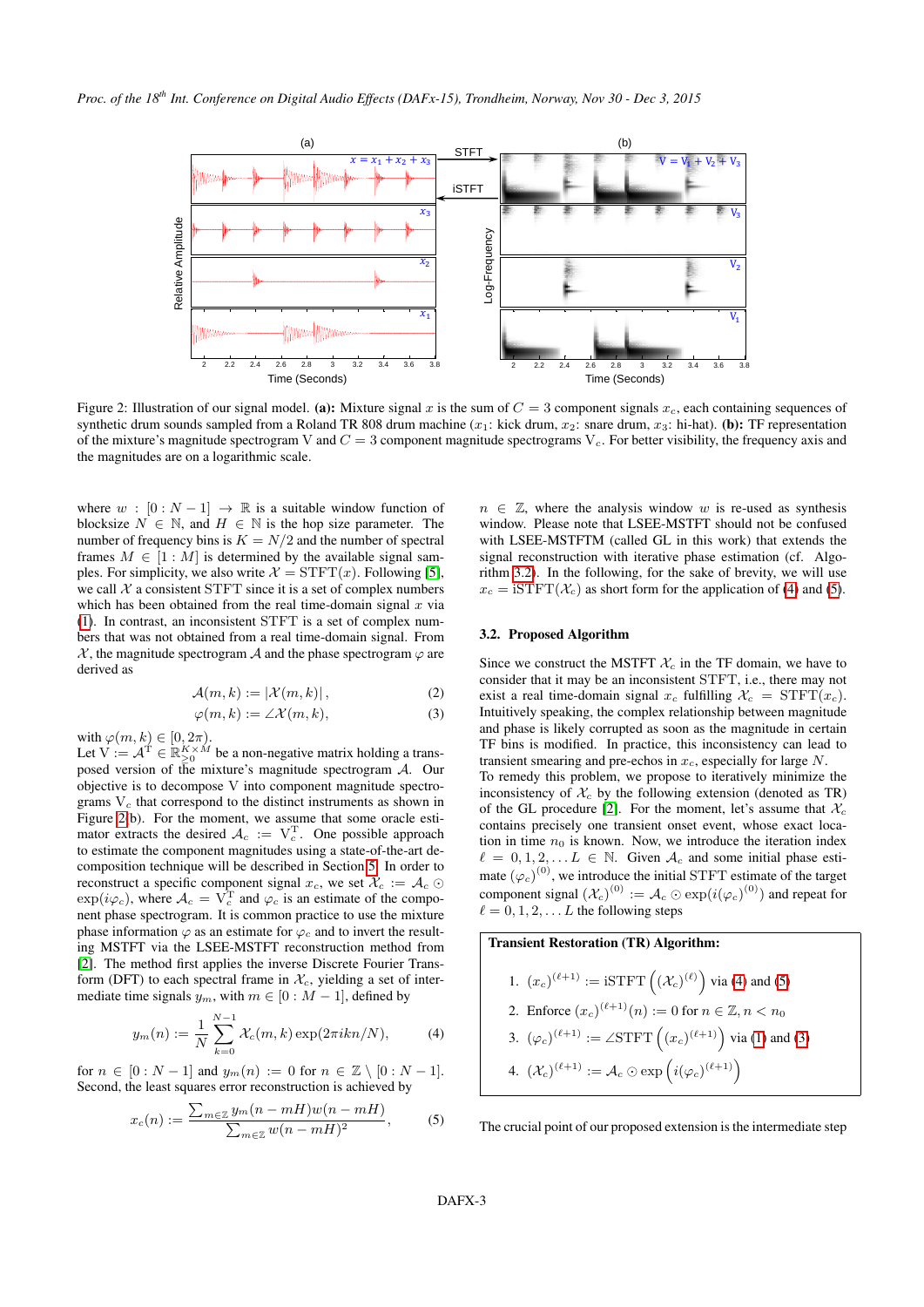

<span id="page-3-1"></span>Figure 3: Different hi-hat component signals of our example drum loop. The transient position  $n_0$  is given by the solid blue line, the excerpt boundaries by the dashed blue lines. (a): Mixture signal (top) vs. oracle hi-hat signal (bottom). (b): Hi-hat signal in Case 2, reconstruction after  $L = 200$  iterations of GL (top) vs. TR (bottom). (c): Hi-hat signal in Case 4, reconstruction after  $L = 200$  iterations of GL (top) vs. TR (bottom). Since the NMFD decomposition works very well for our example drum loop, there is almost no noticeable visual difference between (b) and (c).

2. which enforces transient constraints in the GL procedure. Figure [1](#page-1-0) illustrates our proposed method with the target component signal in red, overlaid with the envelope of its analytic signal in Figure [1\(](#page-1-0)a). The example signal exhibits transient behavior around  $n_0$ (blue line) when the waveform transitions from silence to an exponentially decaying sinusoid. Figure [1\(](#page-1-0)b) shows the time-domain reconstruction obtained from the iSTFT with  $(\varphi_c)^{(0)} = 0$  (i.e., zero phase for all TF bins). Through destructive interference of overlapping frames, the transient is completely destroyed, the amplitude of the sinusoid is strongly decreased and the envelope looks nearly flat. Figure [1\(](#page-1-0)c) shows the reconstruction with pronounced transient smearing after  $L = 200$  GL iterations. Figure [1\(](#page-1-0)d) shows that the restored transient after  $L = 200$  iterations of the proposed method is much closer to the original signal. In real-world recordings, there usually exist multiple transient onsets event throughout the signal. In this case, one may apply the proposed method to signal excerpts localized between consecutive transients (resp. onsets) as shown in Figure [3.](#page-3-1)

#### <span id="page-3-0"></span>4. EVALUATION UNDER LABORATORY CONDITIONS

For evaluation, we compared the conventional GL reconstruction with our proposed TR method under two different initialization strategies for  $(\mathcal{X}_c)^{(0)}$ . In the following, we describe the used data set, the test item generation, and our evaluation metrics.

#### 4.1. Dataset

In principle, we follow the evaluation approach from [\[27\]](#page-7-22). In all our experiments, we use the publicly available "IDMT-SMT-Drums" dataset<sup>[1](#page-3-2)</sup>. In the "WaveDrum02" subset, there are 60 drum loops, each given as perfectly isolated single track recordings (i.e., oracle component signals) of the three instruments kick drum, snare drum, and hi-hat. All  $3 \times 60$  recordings are in uncompressed PCM WAV format with 44.1 kHz sampling rate, 16 Bit, mono. Mixing all three single tracks together, we obtain 60 mixture signals. Additionally, the onset times and thus the approximate  $n_0$  of all onsets are available per individual instrument. Using this information, we constructed a test set of 4421 drum onset events by taking excerpts from the mixtures, each located between consecutive onsets of the target instrument. In doing so, we zero pad  $N$  samples ahead of

each excerpt. The rationale is to deliberately prepend a section of silence in front of the local transient position. Inside that section, decay influence of preceding note onsets can be ruled out and potentially occurring pre-echos can be measured. In turn, this leads to a virtual shift of the local transient location to  $n_0 + N$  (which we denote again as  $n_0$  for notational convenience). In Figure [3,](#page-3-1) the adjusted excerpt boundaries are visualized by the dashed blue lines and the virtually shifted  $n_0$  by the blue line. Since the drum loops are realistic rhythms, the excerpts exhibit varying degree of superposition with the remaining drum instruments played simultaneously. In Figure [3\(](#page-3-1)a), the mixture (top) exhibits pronounced influence of the kick drum compared to the isolated hi-hat signal (bottom). For comparison, the two top plots in Figure [2\(](#page-2-0)a) show a longer excerpt of the mixture  $x$  and the hi-hat component  $x_3$  of our example signal. In the bottom plot in Figure [3\(](#page-3-1)a), one can see the kick drum  $x_1$  in isolation. It is sampled from a Roland TR 808 drum computer and resembles a decaying sinusoid.

<span id="page-3-3"></span>

|        |                                             | Test case Initial phase estimate Fixed magnitude estimate |
|--------|---------------------------------------------|-----------------------------------------------------------|
| Case 1 | $(\varphi_c)^{(0)} := \varphi^{\text{Mix}}$ | $\mathcal{A}_c := \mathcal{A}_c^{\text{Oracle}}$          |
| Case 2 | $(\varphi_c)^{(0)} := 0$                    | $\mathcal{A}_c := \mathcal{A}_c^{\text{Oracle}}$          |

Table 1: Configuration of the test cases in the experiment under laboratory conditions.

#### <span id="page-3-4"></span>4.2. Evaluation Setting

For each mixture excerpt, we compute the STFT via [\(1\)](#page-1-3) with  $H = 512$  and  $N = 2048$  and denote it as  $\mathcal{X}^{\text{Mix}}$ . Since all test items have 44.1 kHz sampling rate, the frequency resolution is approx. 21.5 Hz and the temporal resolution is approx. 11.6 ms. We use a symmetric Hann window of size  $N$  for  $w$ . As a reference target, we take the same excerpt boundaries, apply the same zero-padding, but this time from the single track of each individual drum instrument, denoting the resulting STFT as  $\mathcal{X}_c^{\text{Oracle}}$ . Subsequently, we define two different cases for the initialization of  $(\mathcal{X}_c)^{(0)}$  as detailed in Table [1.](#page-3-3) Using these settings, we expect the inconsistency of the resulting  $(\mathcal{X}_c)^{(0)}$  to be lower in case 1 compared to case 2. Knowing that there exists a consistent  $\mathcal{X}_c^{\text{Oracle}}$ , we go through  $L = 200$  iterations of both GL and our proposed TR method as described in Sec. [3.2.](#page-2-1)

<span id="page-3-2"></span><sup>1</sup>[http://www.idmt.fraunhofer.de/en/business\\_](http://www.idmt.fraunhofer.de/en/business_units/smt/drums.html) [units/smt/drums.html](http://www.idmt.fraunhofer.de/en/business_units/smt/drums.html)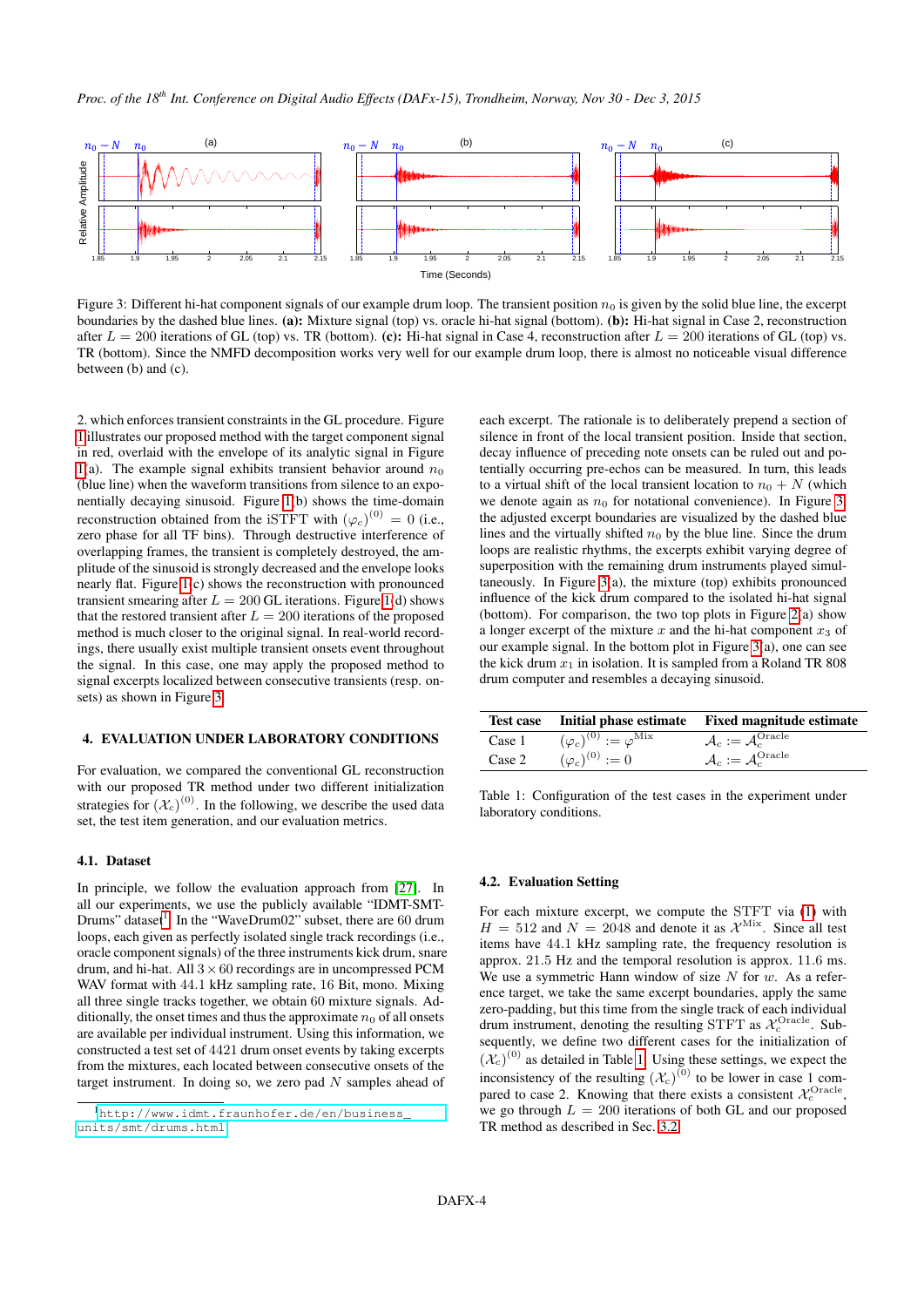

<span id="page-4-1"></span>Figure 4: (a): Evolution of the normalized consistency measure vs. the number of iterations. (b): Evolution of the pre-echo energy vs. the number of iterations. The curves show the average over all test excerpts. Case 3, GL

#### 4.3. Quality Measures

We introduce  $\mathrm{G}\left((\mathcal{X}_c)^{(\ell)}\right) := \mathrm{STFT}\left(\mathrm{iSTFT}\left((\mathcal{X}_c)^{(\ell)}\right)\right)$  to denote successive application of the iSTFT and STFT (core of the GL algorithm) on  $(\mathcal{X}_c)^{(\ell)}$ . Following [\[28\]](#page-7-23), we compute at each iteration  $\ell$  the normalized consistency measure (NCM) as

<span id="page-4-2"></span>
$$
C\left((\mathcal{X}_c)^{(\ell)}, \mathcal{X}_c^{\text{Oracle}}\right) := 10 \log_{10} \frac{\left\| \mathcal{G}\left((\mathcal{X}_c)^{(\ell)}\right) - \mathcal{X}_c^{\text{Oracle}} \right\|^2}{\left\| \mathcal{X}_c^{\text{Oracle}} \right\|^2},\tag{6}
$$

for both test cases (see Table [1\)](#page-3-3). As a more dedicated measure for the transient restoration, we compute the pre-echo energy as

<span id="page-4-3"></span>
$$
E\left((x_c)^{(\ell)}\right) := \sum_{n=n_0-N}^{n_0} \left| (x_c)^{(\ell)}(n) \right|^2, \tag{7}
$$

from the section between the excerpt start and the transient location in the intermediate, time-domain component signal reconstructions  $(x_c)^{(\ell)} := \text{ iSTFT}\left((\mathcal{X}_c)^{(\ell)}\right)$  for both test cases (see Table [1\)](#page-3-3).

### 4.4. Results and Discussion

Figure [4](#page-4-1) shows the evolution of both quality measures from [\(6\)](#page-4-2) and [\(7\)](#page-4-3) with respect to  $\ell$ . Diagram [4\(](#page-4-1)a) indicates that, on average, the proposed TR method performs equally well as GL in terms of inconsistency reduction. In both test cases, the curves for TR (solid line) and GL (dashed line) are almost indistinguishable, which indicates that our new approach shows similar convergence properties as the original method. As expected, the blue curves (Case 1) start at much lower initial inconsistency than the red curves (Case 2), which is clearly due to the initialization with the mixture phase  $\varphi^{\text{Mix}}$ . Diagram [4\(](#page-4-1)b) shows the benefit of TR for pre-echo reduction. In both test cases, the pre-echo energy for TR (solid lines) is around 15 dB lower and shows a steeper decrease during the first few iterations compared to GL (dashed line). Again, the more consistent initial  $(\mathcal{X}_c)^{(0)}$  of Case 1 (blue lines) exhibit a considerable head start in terms of pre-echo reduction compared to Case 2 (red lines). From these results, we infer that it is sufficient to apply only a few iterations (e.g.,  $L < 20$ ) of the proposed method in cases where reasonable initial phase and magnitude estimates are available. However, we need to apply more iterations (e.g.,  $L < 200$ ) in case we have a good magnitude estimate in conjunction with a weak phase estimate and vice versa. In the following, we will assess if our preliminary findings obtained under laboratory conditions hold true in a more realistic scenario.

## <span id="page-4-0"></span>DECOMPOSITION 5. APPLICATION TO NMF-BASED AUDIO

In this section, we describe how to apply our proposed transient restoration method in a score-informed audio decomposition scenario. As in Section [4,](#page-3-0) our objective is again the extraction of isolated drum sounds from polyphonic drum recordings with enhanced transient preservation. In contrast to the idealized laboratory conditions we used before, we now estimate the magnitude spectrograms of the component signals from the mixture. To this end, we employ NMFD [\[3,](#page-6-2) [4,](#page-6-3) [23\]](#page-7-18) as decomposition technique. We briefly describe our strategy to enforce score-informed constraints on NMFD. Finally, we repeat the experiments described Section [4](#page-3-0) under these more realistic conditions and discuss our observations.

## 5.1. Spectrogram Decomposition via NMFD

In this section, we briefly review the NMFD method that we employ for decomposing the TF-representation of  $x$ . As indicated in Section [2.3,](#page-1-4) a wide variety of alternative separation approaches exists. Previous works [\[3,](#page-6-2) [4,](#page-6-3) [23\]](#page-7-18) successfully applied NMFD, a convolutive version of NMF, for drum sound detection and separation. Intuitively speaking, the underlying, convolutive model assumes that all audio events in one of the component signals can be explained by a prototype event that acts as an impulse response to some onset-related activation (e.g., striking a particular drum). In Figure [2\(](#page-2-0)b), one can see this kind of behavior in the hi-hat component V3. There, all instances of the 8 onset events look more or less like copies of each other that could be explained by inserting a prototype event at each onset position.

NMF can be used to compute a factorization  $V \approx W \cdot H$ , where the columns of  $W \in \mathbb{R}_{\geq 0}^{K \times C}$  represent spectral basis functions (also called templates) and the rows of H  $\in \mathbb{R}_{\geq 0}^{C \times M}$  contain timevarying gains (also called activations). NMFD extends this model to the convolutive case by using two-dimensional templates so that each of the C spectral bases can be interpreted as a magnitude spectrogram snippet consisting of  $T \ll M$  spectral frames. To this end, the convolutive spectrogram approximation  $V \approx \Lambda$  is modeled as

$$
\Lambda := \sum_{\tau=0}^{T-1} \mathbf{W}_{\tau} \cdot \stackrel{\tau \to}{\mathbf{H}},\tag{8}
$$

where  $\overrightarrow{(\cdot)}$  denotes a frame shift operator. As before, each column in  $W_{\tau} \in \mathbb{R}_{\geq 0}^{K \times C}$  represents the spectral basis of a particular component, but this time we have  $T$  different versions of the component available. If we take lateral slices along selected columns of  $W_{\tau}$ , we can obtain C prototype magnitude spectrograms as de-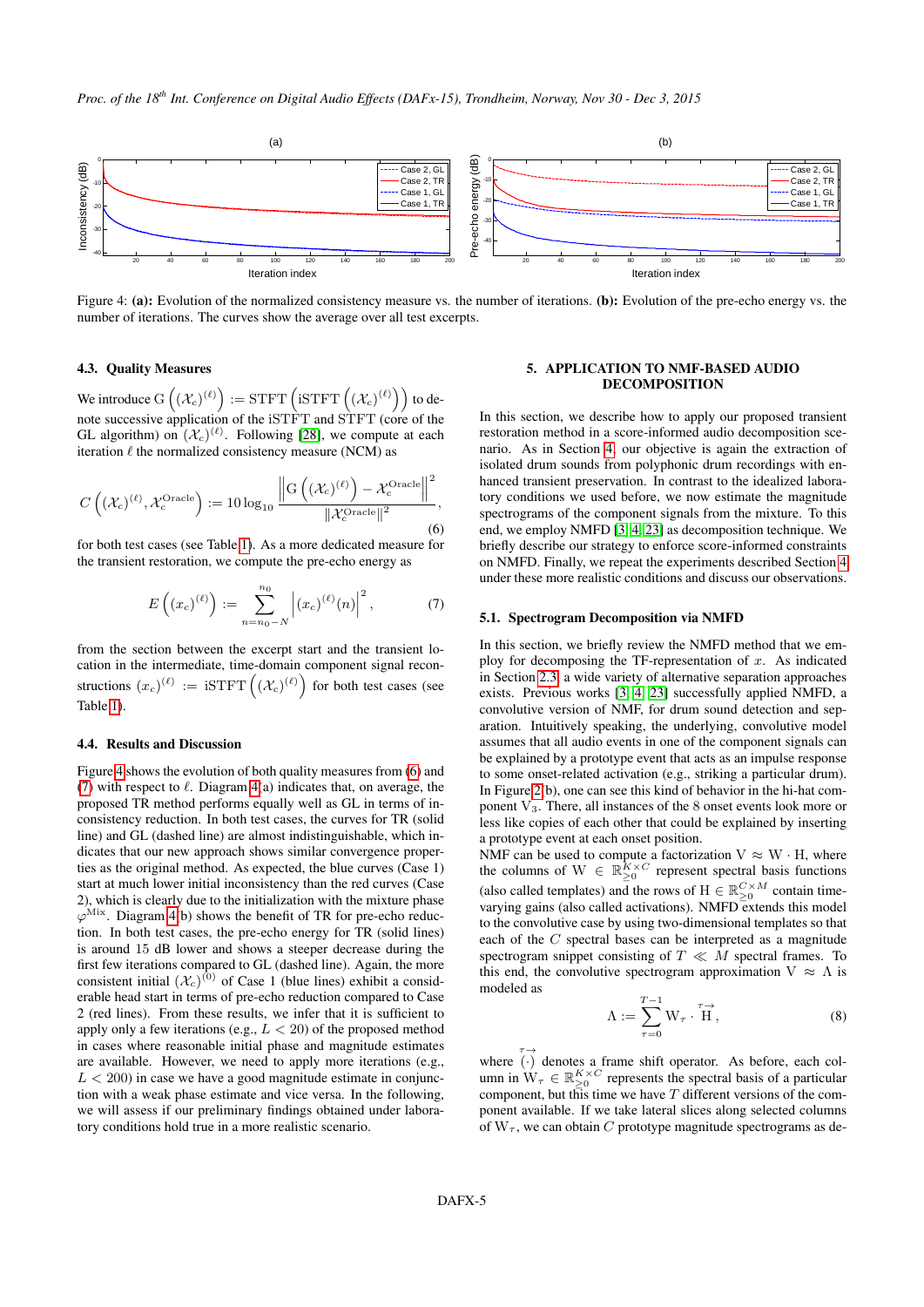

<span id="page-5-0"></span>Figure 5: NMFD templates and activations computed for the example drum recording from Figure [2.](#page-2-0) The magnitude spectrogram V is shown in the lower right plot. The three leftmost plots are the spectrogram templates in  $W<sub>\tau</sub>$  that have been extracted via NMFD. Their corresponding activations in H are shown as black curves in the three top plots. The gray curves show the score-informed initialization  $(H)$ <sup>(0)</sup>.

picted on the left hand side of Figure [5.](#page-5-0) NMFD typically starts with a suitable initialization of matrices  $(W_\tau)^{(0)}$  and  $(H)^{(0)}$ . Subsequently, these matrices are iteratively updated to minimize a suitable distance measure between the convolutive approximation Λ and V. In this work, we use the update rules detailed in [\[3\]](#page-6-2), which we omit for brevity.

## 5.2. Score-Informed NMFD

Proper initialization of  $(W_\tau)^{(0)}$  and  $(H)^{(0)}$  is an effective means to constrain the degrees of freedom in the NMFD iterations and enforce convergence to a desired, musically meaningful solution. One possibility is to impose score-informed constraints derived from a time-aligned, symbolic transcription [\[1\]](#page-6-0). To this end, the individual rows of  $(H)$ <sup>(0)</sup> are initialized as follows: Each frame corresponding to an onset of the respective drum instrument is initialized with an impulse of unit amplitude, all remaining frames with a small constant. Afterward, we apply a nonlinear exponential moving average filter to model the typical short decay of a drum event. The outcome of this initialization is shown in the top three plots of Figure [5](#page-5-0) (gray curves).

In [\[19\]](#page-7-14), best separation results were obtained by score-informed initialization of both the templates and the activations. For separation of pitched instruments (e.g., piano), prototypical overtone series can be constructed in  $(W_\tau)^{(0)}$ . For drums, it is more difficult to model prototype spectral bases. Thus, it has been proposed to initialize the bases with averaged or factorized spectrograms of isolated drum sounds [\[21,](#page-7-16) [22,](#page-7-17) [4\]](#page-6-3). In this paper, we use a simple alternative that first computes a conventional NMF whose activations  $H$  and templates  $W$  are initialized by the score-informed  $(H)^{(0)}$  and setting  $(W)^{(0)} := 1$ .

With these settings, the resulting factorization templates are usually a pretty decent approximation of the average spectrum of each involved drum instrument. Simply replicating these spectra for all  $\tau \in [0 : T - 1]$  serves as a good initialization for the template spectrograms. After some NMFD iterations, each template spectrogram typically corresponds to the prototype spectrogram of the corresponding drum instruments and each activation function corresponds to the deconvolved activation of all occurrences of that particular drum instrument throughout the recording. A typical decomposition result is shown in Figure [5,](#page-5-0) where one can see that the extracted templates (three leftmost plots) indeed resemble prototype versions of the onset events in V (lower right plot). Furthermore, the location of the impulses in the extracted H (three topmost plots) are very close to the maxima of the score-informed initialization.

In the following, we describe how to further process the NMFD results in order to extract the desired components. Let  $H \in \mathbb{R}_{\geq 0}^{C \times M}$ be the activation matrix learned by NMFD. Then, we define for each  $c \in [1 : C]$  the matrix  $H_c \in \mathbb{R}_{\geq 0}^{C \times M}$  by setting all elements to zero except for the  $c<sup>th</sup>$  row that contains the desired activations previously found via NMFD. We approximate the  $c^{\text{th}}$  component magnitude spectrogram by  $\Lambda_c := \sum_{\tau=0}^{T-1} W_{\tau} \cdot \overrightarrow{H_c}$ .

Since the NMFD model yields only a low-rank approximation of V, spectral nuances may not be captured well. In order to remedy this problem, it is common practice to calculate soft masks that can be interpreted as a weighting matrix reflecting the contribution of  $\Lambda_c$  to the mixture V. The mask corresponding to the desired component can be computed as  $M_c := \Lambda_c \oslash \left(\epsilon + \sum_{c=1}^C \Lambda_c\right)$ , where  $\oslash$  denotes element-wise division and  $\epsilon$  is a small positive constant to avoid division by zero. We obtain the masking-based estimate of the component magnitude spectrogram as  $V_c := V \odot M_c$ , with  $\odot$ denoting element-wise multiplication. This procedure is referred to as  $\alpha$ -Wiener filtering in [\[29\]](#page-7-24).

<span id="page-5-1"></span>

|        |                                             | Test case Initial phase estimate Fixed magnitude estimate |
|--------|---------------------------------------------|-----------------------------------------------------------|
| Case 3 | $(\varphi_c)^{(0)} := \varphi^{\text{Mix}}$ | $\mathcal{A}_c := V_c^{\mathrm{T}}$                       |
| Case 4 | $(\varphi_c)^{(0)} := 0$                    | $\mathcal{A}_c := V_c^{\mathrm{T}}$                       |

Table 2: Configuration of the test cases in the second experiment involving score-informed audio decomposition.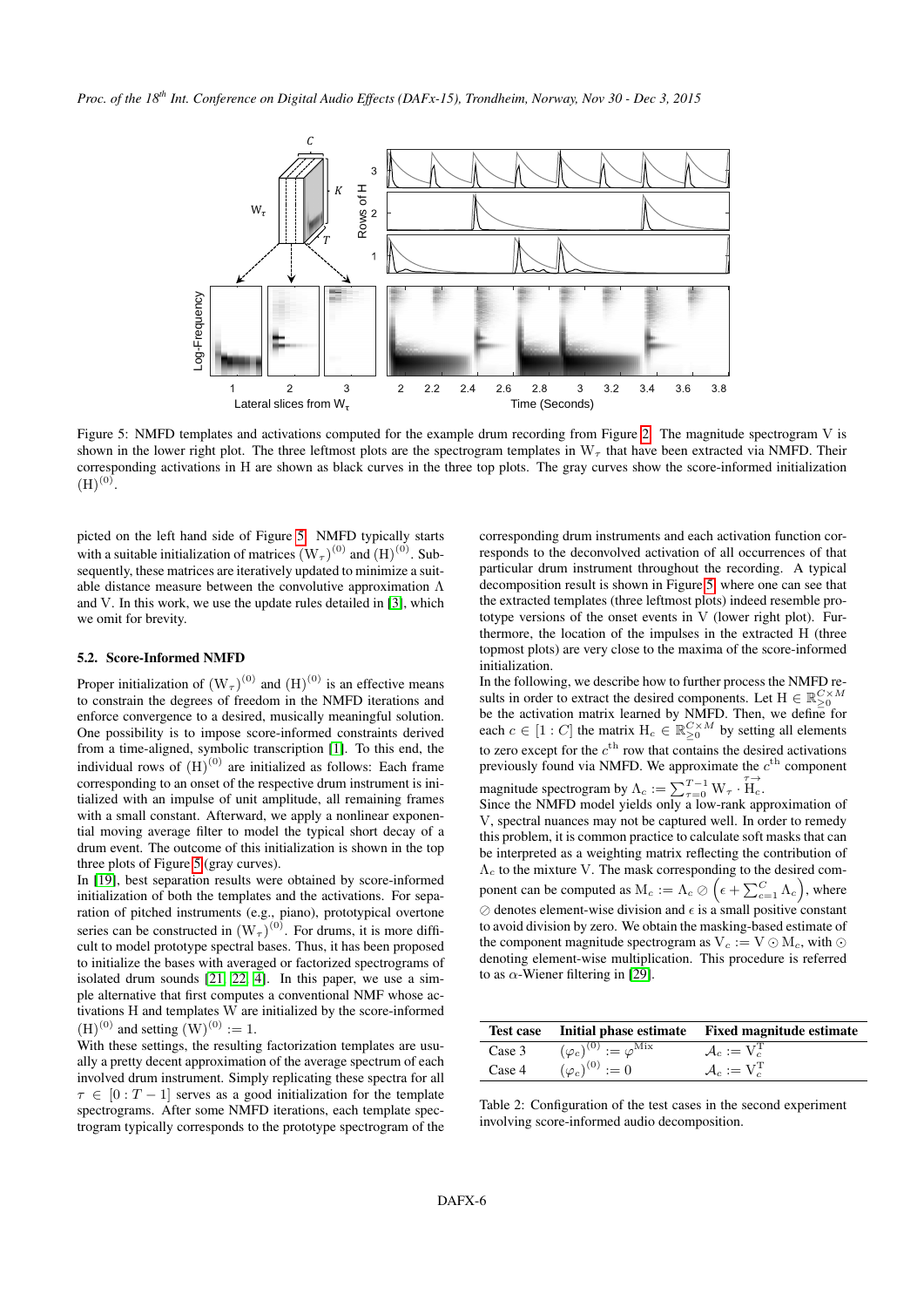

<span id="page-6-5"></span>Figure 6: (a): Evolution of the normalized consistency measure vs. the number of iterations. (b): Evolution of the pre-echo energy vs. the number of iterations. The curves show the average over all test excerpts, the axis limits are the same as in Figure [4.](#page-4-1)

#### 5.3. Evaluation Results

We now basically repeat the experiment from Section [4,](#page-3-0) keeping the STFT parameters and excerpt boundaries as described in Section [4.2.](#page-3-4) The component magnitude spectrograms are estimated from the mixture using  $L = 30$  NMFD iterations and spectrogram templates with a duration of  $T = 8$  frames (approx. 100 ms). Consequently, we introduce two new test cases as detailed in Table [2.](#page-5-1)

In Figure [6\(](#page-6-5)a), we again observe that the inconsistency reduction obtained using TR reconstruction (solid lines) is indistinguishable from the GL method (dashed lines). The improvements are less significant compared to the numbers that can be obtained when using oracle magnitude estimates (compare Figure [4\(](#page-4-1)a)). On average, the reconstructions in Case 3 (initialized with  $\varphi^{\text{Mix}}$ ) seem to quickly get stuck in a local optimum. Presumably, this is due to imperfect NMFD decomposition of the onset related spectrogram frames, where all instruments exhibit a more or less flat magnitude distribution and thus show increased spectral overlap.

In Figure [6\(](#page-6-5)b), we first see that pre-echo reduction with NMFDbased magnitude estimates  $A_c := V_c^T$  and zero phase (Case 4) works slightly worse than in Case 2 (compare Figure [4\(](#page-4-1)b)). This supports our earlier findings, that weak initial phase estimates benefit the most from applying many iterations of the proposed method. GL reconstruction using  $\varphi^{\text{Mix}}$  (Case 3) slightly increases the preechno energy over the iterations. In contrast, applying the TR reconstruction decreases the pre-echo energy by roughly −3 dB, which amounts to approx. 15 % of the improvement achievable under idealized conditions (Case 1).

In Figure [3,](#page-3-1) different reconstructions of a selected hi-hat onset from our example drum loop is shown in detail. Regardless of the used magnitude estimate (oracle in (b) or NMFD-based in (c)), the proposed TR reconstruction (bottom) clearly exhibits reduced preechos in comparison to the conventional GL reconstruction (top). We provide example component signals from this drum loop and a few test items online<sup>[2](#page-6-6)</sup>. By informal listening (preferably using headphones), one can clearly spot differences in the onset clarity that can be achieved with different combinations of MSTFT initializations and reconstruction methods. Even in cases, where imperfect magnitude decomposition leads to undesired cross-talk artifacts in the single component signals, our proposed TR method better preserves transient characteristics than the conventional GL reconstruction. Furthermore, usage of the mixture phase for MSTFT initialization seems to be a good choice since one can often notice subtle differences in the reconstruction of the drum events' decay

phase in comparison to the oracle signals. However, timbre differences caused by imperfect magnitude decomposition are much more pronounced.

## 6. CONCLUSIONS

<span id="page-6-4"></span>We proposed a simple, yet effective extension to Griffin and Lim's iterative LSEE-MSTFTM procedure (GL) for improved restoration of transient signal components in music source separation. The method requires additional side information about the location of the transients, which we assume as given in an informed source separation scenario. Two experiments with the publicly available "IDMT-SMT-Drums" data set showed that our method is beneficial for reducing pre-echos both under laboratory conditions as well as for component signals obtained using a state-of-the-art source separation technique. Future work will be directed towards automatic estimation of the required transient positions and application of this technique for polyphonic music recordings involving more than just drums and percussion.

## 7. ACKNOWLEDGMENTS

This work was supported by the German Research Foundation (DFG MU 268661). We would like to thank the colleagues from Fraunhofer IDMT for releasing the "IDMT-SMT-Drums" data set to the public.

#### 8. REFERENCES

- <span id="page-6-0"></span>[1] Sebastian Ewert, Bryan Pardo, Meinard Müller, and Mark Plumbley, "Score-informed source separation for musical audio recordings," *IEEE Signal Processing Magazine*, vol. 31, no. 3, pp. 116–124, April 2014.
- <span id="page-6-1"></span>[2] Daniel W. Griffin and Jae S. Lim, "Signal estimation from modified short-time fourier transform," *IEEE Transactions on Acoustics, Speech and Signal Processing*, vol. 32, no. 2, pp. 236–243, April 1984.
- <span id="page-6-2"></span>[3] Paris Smaragdis, "Non-negative matrix factor deconvolution; extraction of multiple sound sources from monophonic inputs," in *Proc. of the Intl. Conference for Independent Component Analysis and Blind Signal Separation (ICA)*, September 2004, pp. 494–499.
- <span id="page-6-3"></span>[4] Henry Lindsay-Smith, Skot McDonald, and Mark Sandler, "Drumkit transcription via convolutive NMF," in *Proc. of the Intl. Conference on Digital Audio Effects Conference (DAFx)*, York, UK, September 2012.

<span id="page-6-6"></span><sup>2</sup>Audio examples: [http://www.audiolabs-erlangen.de/](http://www.audiolabs-erlangen.de/resources/MIR/2015-DAFx-TransientRestoration/) [resources/MIR/2015-DAFx-TransientRestoration/](http://www.audiolabs-erlangen.de/resources/MIR/2015-DAFx-TransientRestoration/)